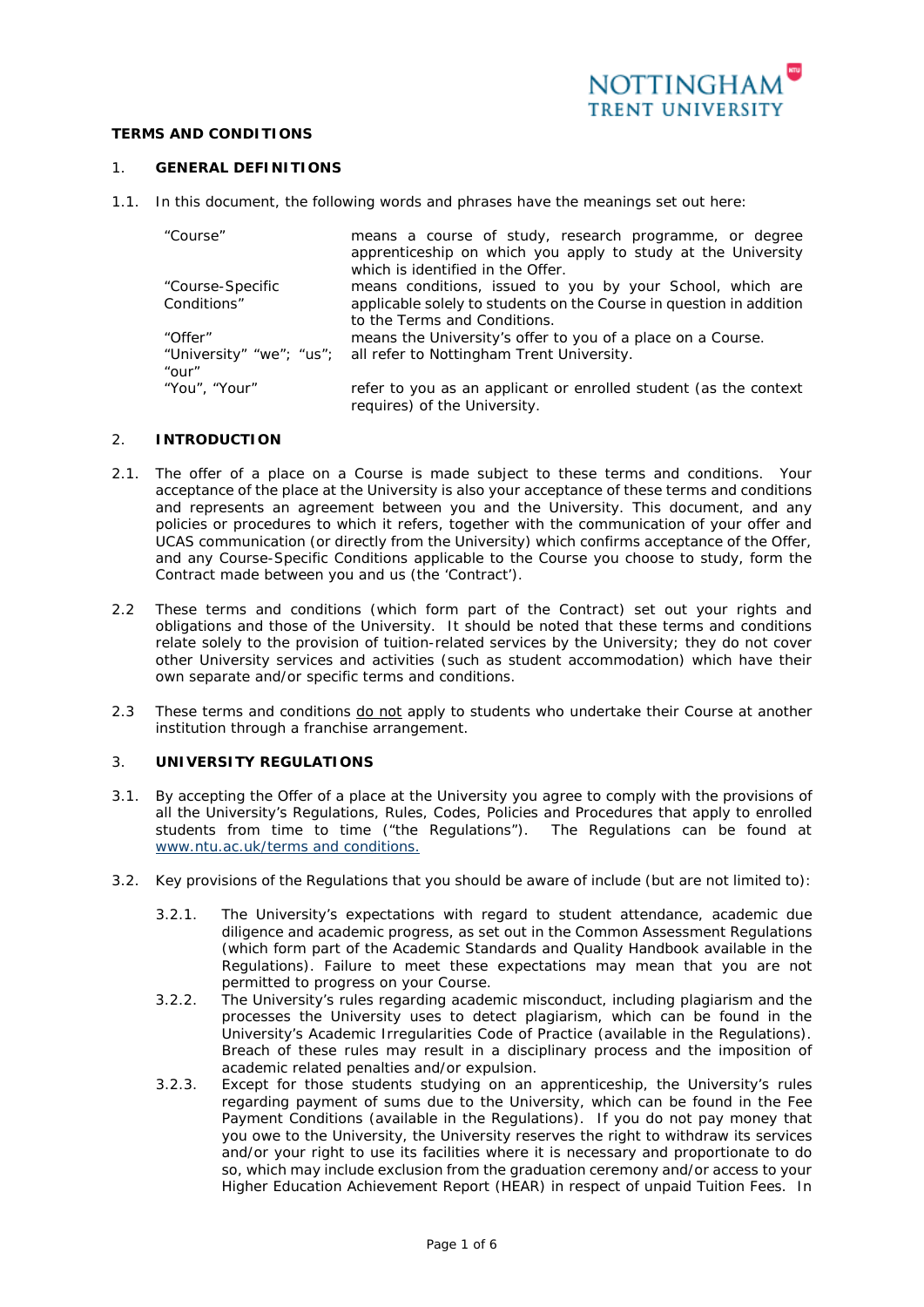

deciding whether to do so, the University will consider all the circumstances of your case.

- 3.2.4. The University's expectations of student behaviour, as set out in the Student Code of Behaviour (available in the Regulations). Breach of these rules could result in a disciplinary process and the imposition of sanctions, including expulsion from the University.
- 3.3. For applicants to courses governed by external professional body requirements (including but not limited to Law, Social Work, Teaching and courses where student placements routinely place a student in contact with children or vulnerable adults) there is a requirement that they undergo additional checks which can include an enhanced Disclosure and Barring Service check (arranged by the University), Fitness to Practise Assessment (which may or may not include an Occupational Health Assessment), Children's Barred List check and Prohibition Order checks, before they can be enrolled onto these courses. Depending on the outcome of these checks, you may not be eligible to enrol on these courses.
- 3.4. If you are offered a place on a Course where a criminal conviction would affect your eligibility to study, there is an obligation that you notify the University immediately if you receive any criminal convictions at any point from acceptance of the Offer until the completion of your Course. Failure to notify could result in termination of the University's Contract with you or Fitness to Practice or disciplinary action against you.
- 3.5. The Regulations are subject to periodic review and may be updated by the University from time to time to ensure that they remain fit for purpose and compliant with relevant legislation and regulations, e.g. the requirements of quality assurance/regulatory/accrediting bodies, to incorporate sector guidance or best practice, to aid clarity or consistency of approach, to comply with government policy. Any changes will normally come into effect at the start of the next academic year, although may be introduced during the academic year where the University reasonably considers this to be in the interests of students or where this is required by law or other exceptional circumstances. The University will take all reasonable steps to minimise disruption to students where possible, e.g. by giving reasonable notice of changes to Regulations before they take effect or by phasing in the changes, if appropriate. The updated Regulations will be made available on the University's website and may be publicised by other means so that students are made aware of any changes.
- 3.6. If necessary, the Regulations can be provided to you in other formats please contact the University's Admissions Office (email: [applications@ntu.ac.uk\)](mailto:applications@ntu.ac.uk) to discuss your needs.

## **4. ADMISSIONS**

- 4.1 The Offer made to you is subject to you satisfying the academic requirements for your Course and is made in accordance with the University's Admissions Policy, which is contained in the Academic Standards and Quality Handbook (available in the Regulations).
- 4.2 If you have received an Unconditional Offer, your acceptance of that Offer creates a binding contract between you and the University.
- 4.3 If you have received a Conditional Offer, we will set out the conditions in the Offer that you need to fulfil in order to be admitted to the Course. Applicants are expected to have met all conditions of their Offer in time to complete any pre-admissions processes and the University is not obliged to accept you onto the Course if you do not meet the conditions of the Offer. The Contract will not be binding on the University unless you satisfy the conditions of the Offer and complete any pre-admissions processes prior to the start date of your Course.
- 4.4 We may withdraw or amend any Offer or terminate your studies at the University if we discover that your application contains incorrect or fraudulent information or if you are found to have omitted key information.
- 4.5 In the event that, between the acceptance of an Offer by you and the beginning of your Course, there is a change in your circumstances which means that the information you gave in your application is no longer accurate or correct, you must notify the University at the earliest opportunity. If the changed circumstances would, at the time of application, have influenced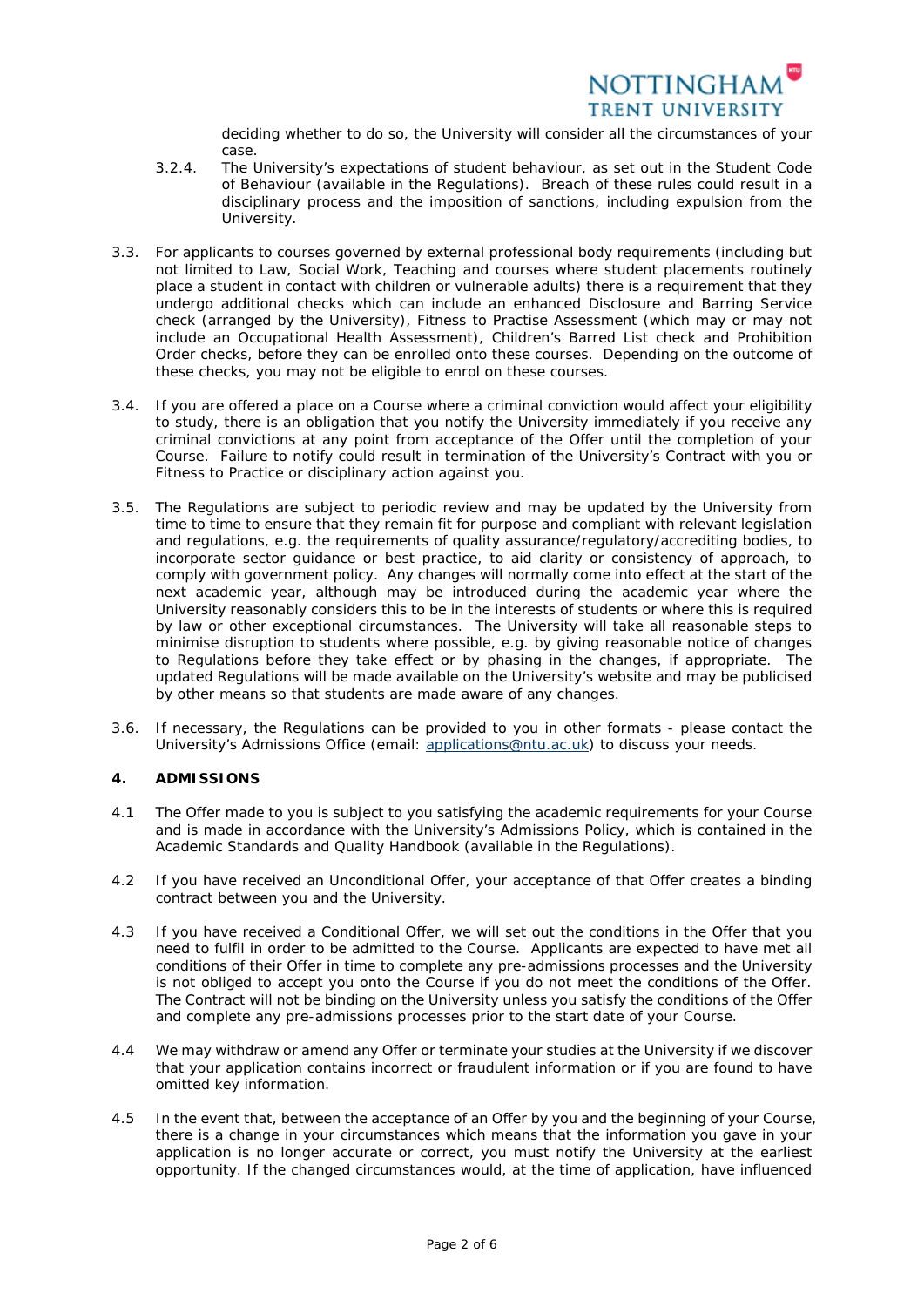

the University's decision to offer you a place, the University reserves the right to terminate the place offered.

- 4.6 If you are a non-EEA citizen and/or require a visa to enter or remain in the United Kingdom, the Offer and your attendance on the Course are subject to you meeting the requirements set out in the Regulations for Overseas (non-EEA) Students (available in the Regulations).
- 4.7 If you accept the Offer of a place on a Course then choose to defer entry to a later year, the terms and conditions of your contract with the University shall be those applicable to the year in which you commence your studies.
- 4.8 As a Student of the University you are entitled to be a member of the Nottingham Trent Students' Union (NTSU). Membership is accorded automatically, at no cost to you, when you enrol at the University. However, you have the right not to be a member and can opt-out of membership at enrolment or at any other time by writing to the Head of the University's Academic Office. Further Information about the Student Union is available on the NTSU website at:<http://www.trentstudents.org/>

### **5 RIGHT TO CANCEL**

- 5.1 You have a statutory right to cancel this Contract without giving any reason. The cancellation period under UK consumer law will expire after 14 days from the day you accept the offer of a place at the University ("Cancellation Period").
- 5.2 To exercise your right to cancel you must inform the University of your decision to cancel this Contract by:
	- 5.2.1 sending an email to the University's Admissions Office [\(applications@ntu.ac.uk\)](mailto:applications@ntu.ac.uk); or
	- 5.2.2 completing and returning the University's [Course Cancellation](https://www4.ntu.ac.uk/admissions/document-uploads/187333.pdf) Form.
- 5.3 If you cancel this Contract within the Cancellation Period described above, the University will reimburse to you all payments received from you.
- 5.4 In addition to the Cancellation Period the University will allow you to cancel the Contract at any time up to the date on which your Course is due to commence. If you cancel the Contract after the Cancellation Period at 5.1 above has expired, the University will not be obliged to refund payments made by you. Depending on when you cancel the Contract (in particular whether it is before or after your Course commences) you may be obliged to pay a proportion of your Tuition Fees as set out in the University's Fee Payment Conditions (available in the Regulations).
- 5.5 If your Course is due to begin within 14 days from the date you accept the offer of a place at the University, by accepting the offer of a place you are expressly agreeing that the service should begin within the Cancellation Period. If you subsequently decide to cancel the Contract you may be obliged to pay a proportion of your Tuition Fees as set out in the University's Fee Payment Conditions.

### **6 COURSE FEES AND COSTS**

- 6.1 You are required to pay a course fee ("Tuition Fee") to the University for each year of your Course and information on how to pay your Tuition Fee and Tuition Fee refunds can be found in the Fee Payment Conditions. If you accept an Offer, you agree to pay the Tuition Fee (and any other course related costs and expenses).
- 6.2 For full-time Home/EU undergraduate students whose fees are regulated by UK government, the Tuition Fees notified/advertised to you by the University are payable for each year that you are at university. The University reviews its Tuition Fees each year and publishes information regarding these on its website. The Tuition Fee may increase for subsequent years of study in line with inflation and as specified by the Government.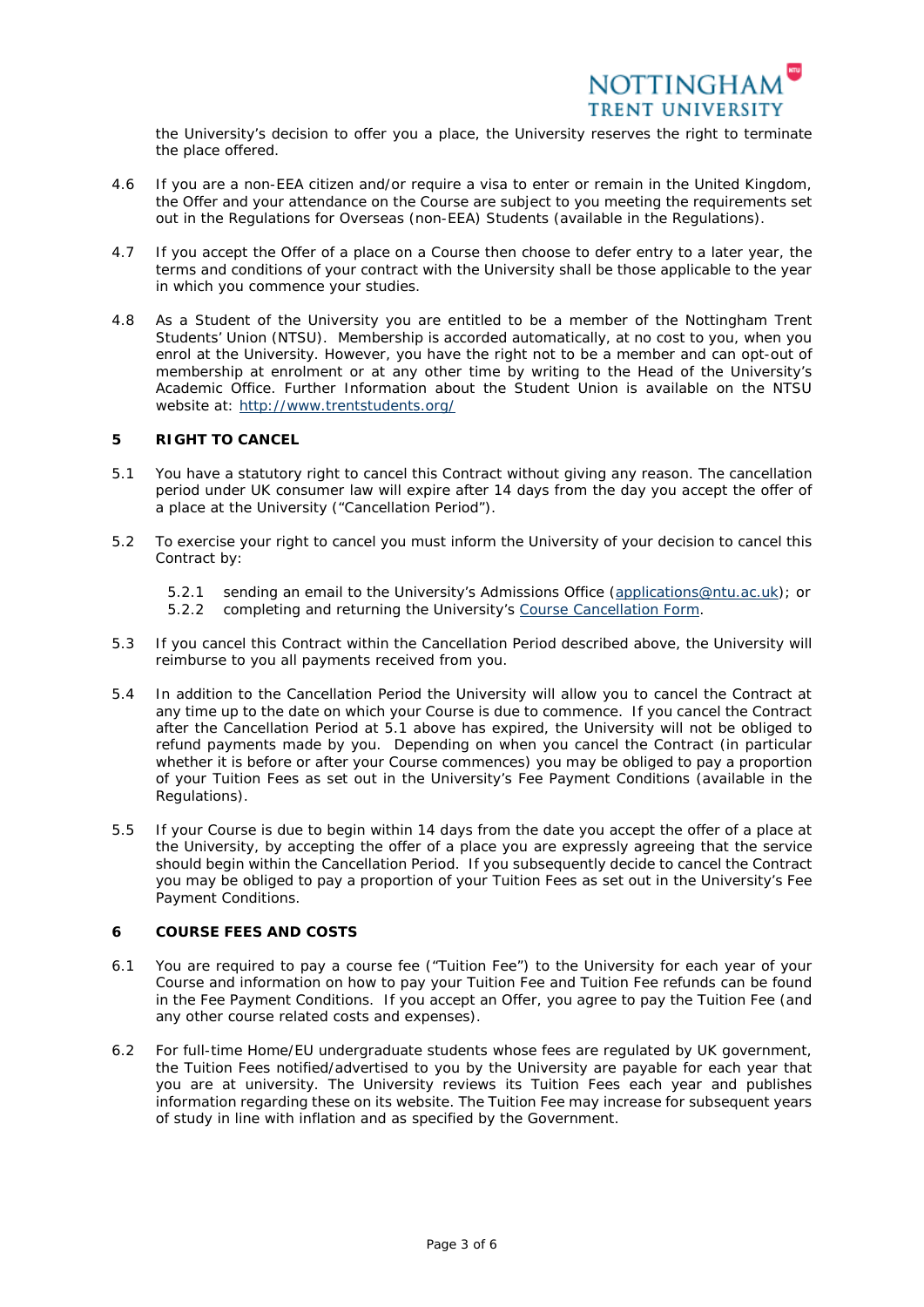

For all other students, the Tuition Fee notified/advertised to you by the University is the amount payable for the first year of your Course. If your Course is more than one academic year in length, the Tuition Fees payable for the second and any subsequent years may increase each year by the value of UK inflation (RPI) but in any event by not more than 5%

#### Other Mandatory Course-Related Fees

6.3 Your Course may require you to pay other costs which are not covered by your Tuition Fee. Examples may include (but are not limited to) registration with Professional, Statutory or Regulatory Bodies with whom you are required to register (for example, courses in Law, Social Sciences, Teacher Training) and some Courses (particularly in Art and Design) require you to produce work where the choice of materials used is at your own discretion and cost. In addition, most Courses have a recommended list of books which you need to purchase. Where such other mandatory costs apply, these will be specified on the Course information pages on the University website.

### General costs

6.5 You are expected to provide your own writing equipment (pens, pencils etc.) and stationery.

### Costs for Optional Activities

6.6 Some Courses provide opportunities for students to undertake optional activities which are not a mandatory part of the Course. Participation is at your discretion and may require you to make payment. Details of such activities/opportunities are provided directly by your School.

### **7. YOUR OBLIGATIONS**

- 7.1 You are required to:
	- attend all activities which form part of your Course, such as lectures, training, tutorials, examinations and other activities (subject to absence for genuine medical reasons or other circumstances acceptable to the University);
	- complete and submit all Course work required for the Course by published deadlines or inform Module Leaders where a situation arises that prevents you from doing so in accordance with University regulations;
	- carry out adequate preparation for any activity which you are required to undertake in connection with your Course;
	- provide the University with an emergency contact name and details which may be used by the University at its discretion;
	- comply with any professional standards that may be applicable to your Course;
	- conduct Yourself in an appropriate manner in accordance with the University's Student Code of Behaviour whilst engaged in University-related activities (whether on or off the University's premises);
	- carry your University issued Student Identification Card ("Smart Card") with you at all times whilst on University premises or engaged in University activities and present it to University staff if requested to do so;
	- comply with any reasonable instructions issued to you from time to time by or on behalf of the University;
	- notify the University promptly of any changes to the information which you submitted on application or enrolment; for example, if you change your correspondence address or contact number (including mobile phone number);
	- pay all Tuition Fees and other fees in connection with your Course.
- 7.2 It is a condition of entry on to the Course, and of your subsequent continuation in each academic year, that you formally enrol either via the University's on-line enrolment process or by completing an appropriate form provided by the University.

## **8. DISCLAIMER (including withdrawal or variation of Courses)**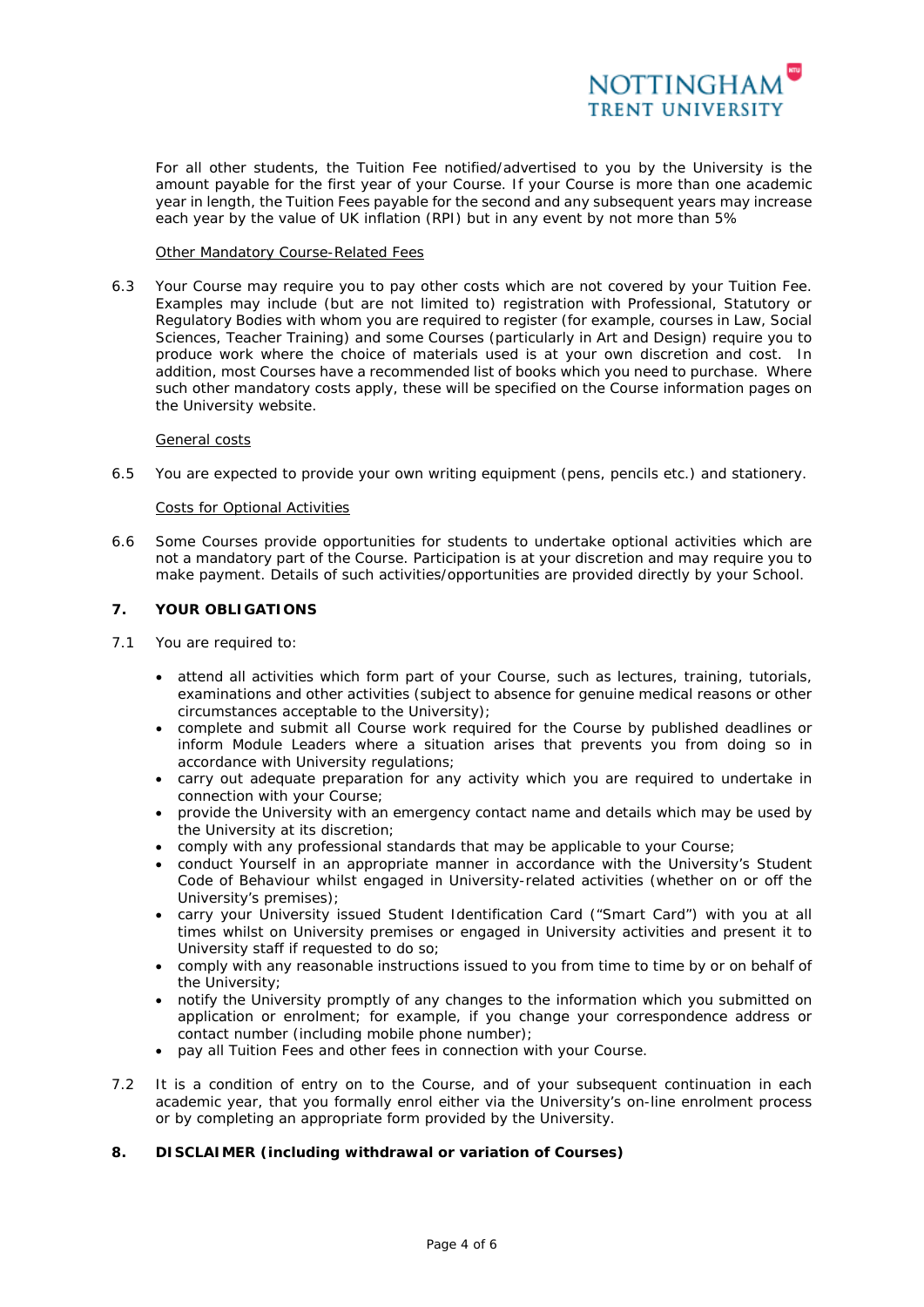

- 8.1 The University will do all that it reasonably can to provide the educational services as described on its website, in the prospectus or in other documents issued to appropriately enrolled students as described. Sometimes circumstances beyond the control of the University mean that it cannot provide such educational services. Examples of such circumstances include (but are not limited to):
	- 8.1.1 Industrial action by University staff or third parties;
	- 8.1.2 The unanticipated departure of key members of University staff;
	- 8.1.3 Power failure;
	- 8.1.4 Acts of terrorism;
	- 8.1.5 Damage to buildings or equipment;
	- 8.1.6 The acts of any governmental or local authority;<br>8.1.7 The demands of the timetable and the available
	- The demands of the timetable and the availability of academic staff in respect of possible optional subjects;
	- 8.1.8 Where the numbers recruited to a Course are so low that it is not possible to deliver any appropriate quality of education for students enrolled on it.
- 8.2 In such circumstances, the University will take all reasonable steps to minimise the resultant disruption to those services and to those students who are affected by, for example, offering those students the opportunity where reasonably possible to move to another Course, another institution, or by delivering a modified version of the same course, but the University excludes liability, to the full extent that is possible under the general law, for any loss and/or damage suffered by any applicant or student as a result of such circumstances.
- 8.3 The University may make reasonable changes to its Terms and Conditions. The University will use all reasonable endeavours to deliver the Course in accordance with the description applied to it in the University's prospectus for the academic year in which you begin your Course. However, the University will be entitled to make reasonable changes to the Course (including to the content and syllabus of the Course where developments in the subject area make that necessary or a relevant regulatory/accrediting body requires changes to be made, or to the location of the Course or the method of delivery of the Course) where that will enable the University to deliver a better quality of educational experience to students enrolled on the Course or in relation to specific modules, where they cease to have academic currency. In making any such changes, the University will aim to keep the changes to the minimum necessary to achieve the required quality of experience and will notify and consult with affected students in advance of any changes that are required. Any changes to its Courses are considered through the University's quality process; this process engages student through appropriate University committees. If the University makes any material changes your Course and you are not satisfied with those changes, you will be offered the opportunity to withdraw from the Course and, if required, reasonable support to transfer to another provider.
- 8.4 The University does not seek to exclude or limit in any way its liability for:
	- 8.4.1 Death or personal injury caused by its negligence or the negligence of its employees, agents or subcontractors;
	- 8.4.2 Fraud or fraudulent misrepresentation.
- 8.5 The University does not accept responsibility and expressly excludes liability to the fullest extent possible under the general law for loss or damage to students' property or for infection of students' equipment caused by computer viruses and for the consequences of such damage.

#### **9. TERMINATION OF THESE TERMS AND CONDITIONS**

- 9.1 If you choose to formally withdraw from your Course before completion, and thus terminate your studies and your contract with the University, you must notify the University (via your School) clearly and promptly, and
	- cease attending lectures, timetabled teaching sessions or undertaking research; and
	- return all items and materials issued to you but owned by the University; and
	- pay any outstanding sums owed to the University (if applicable); and
	- cease using University facilities; and
	- move out of University halls of residence (if applicable).